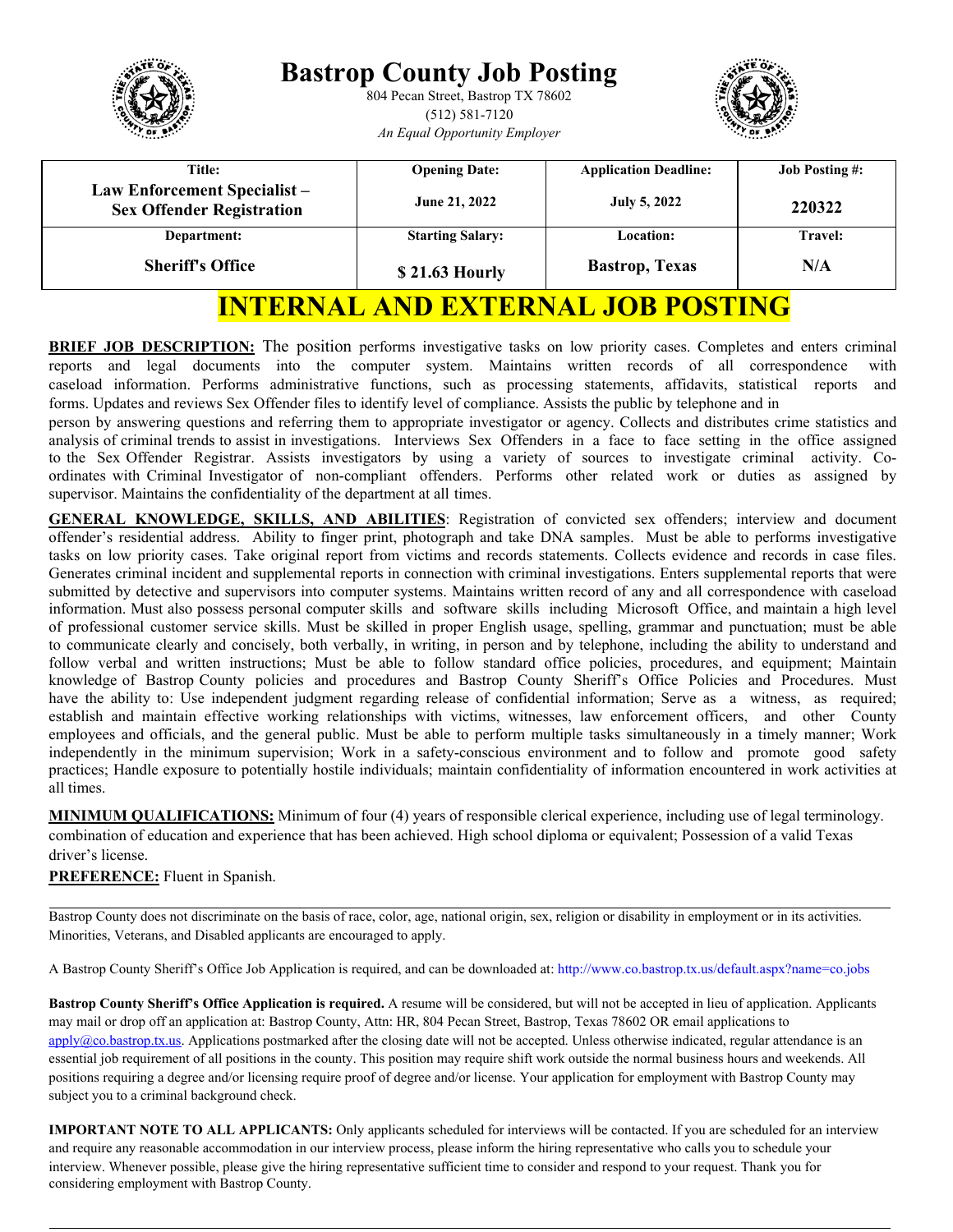

# **BASTROP COUNTY, TEXAS Job Description**

*Job Title: Law Enforcement Specialist- Sex Offender Registration*

**Department:** Sheriff's Office **FLSA Status:** Non-Exempt

**Reports To:** CID Sergeant

**SUMMARY:** The position performs investigative tasks on low priority cases. Completes and enters criminal reports and legal documents into the computer system. Maintains written records of all correspondence with caseload information. Performs administrative functions, such as processing statements, affidavits, statistical reports and forms. Updates and reviews Sex Offender files to identify level of compliance. Assists the public by telephone and in person by answering questions and referring them to appropriate investigator or agency. Collects and distributes crime statistics and analysis of criminal trends to assist in investigations. Assists investigators by using a variety of sources to investigate criminal activity. Interviews Offenders in a face to face setting in an office assigned to the Sex Offender Registrar. Co-ordinates with Criminal Investigator of non-compliant offenders. Performs other related work or duties assigned by supervisor. Maintains the confidentiality of the department at all times.

#### **SUPERVISION RECEIVED AND EXERCISED:**

Receives supervision from the CID Sergeant, with further direction and guidance from the CID Captain. This position is under minimal supervision.

Exercises no supervision.

# **ESSENTIAL DUTIES AND RESPONSIBILITIES** include the following:

- 1. Daily contact, registration of convicted sex offenders; interview and document offender's residential address. Interviews will be face to face in an office assigned to the Sex Offender Registrar for this purpose. Ability to fingerprint, photograph and take DNA samples
- 2. Performs investigative tasks on low priority cases. Takes original reports from victims. Makes contact with victims and takes sworn statements. Interviews witnesses and records statements. Collects evidence and records in case files. Generates criminal incident and supplemental reports in connection with criminal investigations. Enters supplemental reports that were submitted by detectives and supervisors into computer system. Maintains written record of any and all correspondence with caseload information. Updates and reviews Sex Offender files to identify level of compliance. Uses computer to inquire about sensitive information (such as criminal histories) for agencies. Uses a variety of resources, including textbooks, electronic databases, maps and assorted legal media to investigate criminal activity.
- 3. Processes legal documents for detectives, such as voluntary statements, affidavits of fact, probable cause affidavits, lab submission forms, statistics reports, clearance rates and crime rates. Composes and prepares correspondence. Assists the public in person and on the phone. Keeps monthly statistics. Collects and distributes crime statistics for outside agencies.
- 4. Serves as civilian witness to voluntary statements and testifies in court, as required. Serves as liaison among CID and County Attorney's Office and District Attorney's Office. Provides victims with information regarding assistance programs and referral agencies. Prepares photo line-ups. Prepares analysis of criminal trends and patterns to assist in investigations. May assist detectives in translation.
- 5. Maintains confidentiality and security of all information and systems;
- 6. Performs complex duties in the investigation and documentation of criminal activity;
- 7. Co-Ordinates with Criminal Investigator of non-compliant offenders;
- 8. Performs other related work or duties as assigned by supervisor. Page 1 of 3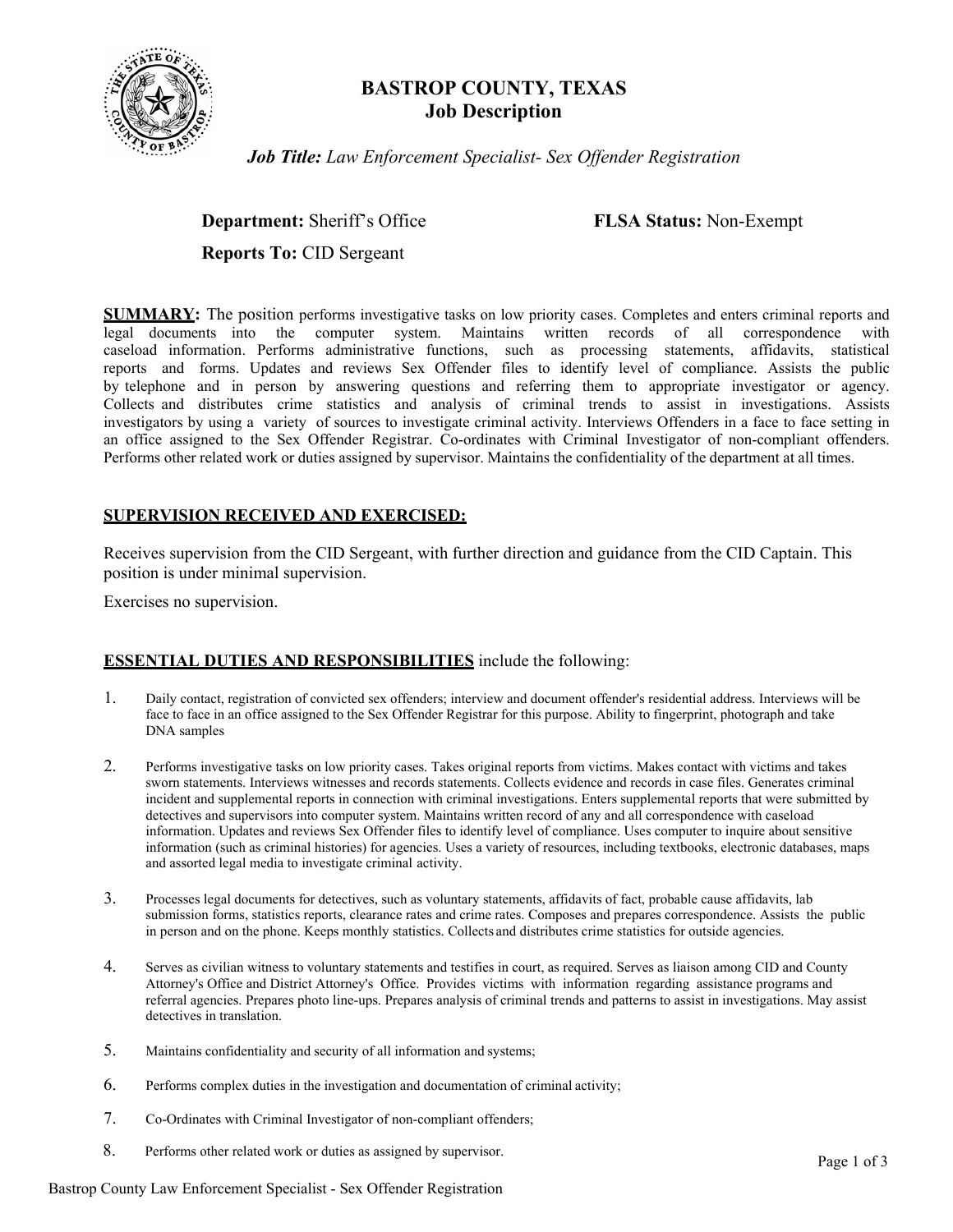**OTHER FUNCTIONS:** Performs other job related duties as directed by supervisor(s). **Regular attendance is considered an Essential Function of this job. NOTE:** The essential functions describe the general nature and level of work being performed by employees holding this position. This is not intended to be a comprehensive listing of all duties and responsibilities required, nor is all duties listed necessarily performed by any one employee so classified.

**MINIMUM QUALIFICATIONS:** To perform this job successfully, an individual must be able to perform each essential duty satisfactorily. The requirements listed below are representative of the knowledge, skill, and/or ability required. Reasonable accommodations may be made to enable individuals with disabilities to perform the essential functions.

### **Knowledge of:**

Applicable laws as related to the operation of the agency; Personal Computer skills and software, including Microsoft Office; Professional Customer Service skills; Basic rules of criminal and civil procedures; Knowledge of various legal instruments and terminology; Knowledge of collection procedures; Proper English usage, spelling, grammar and punctuation; Standard office policies, procedures, and equipment; Bastrop County policies and procedures; Bastrop County Sheriff's Office Policies and Procedures.

#### **Ability to:**

Perform multiple tasks simultaneously in a timely manner;

Communicate clearly and concisely, both verbally and in writing; in person and by telephone;

Understand and follow verbal and written instructions;

Complete routine business correspondence;

Effectively speak to victims, witnesses, law enforcement officers and others involved in criminal proceedings;

Properly interpret, understand and make decisions in accordance with laws, regulations and policies; Conduct business with the public in a professional and courteous manner;

Documenting trends in criminal activities and other patterns related to solving cases;

Function independently, exercise good judgment, manage multiple projects, and meet deadlines;

Establish and maintain effective working relationships with those contacted in the course of the job; Operate equipment required to perform essential job functions;

Work independently in the absence of supervision;

Work in a safety-conscious environment and to follow and promote good safety practices;

Handle exposure to potentially hostile individuals;

Maintain confidentiality of information encountered in work activities at all times; Serve as a witness, as required;

#### **Physical Demands:**

The physical demands described here are representative of those that must be met by an employee to successfully perform the essential duties of this job. Reasonable accommodations may be made to enable individuals with disabilities to perform the essential functions.